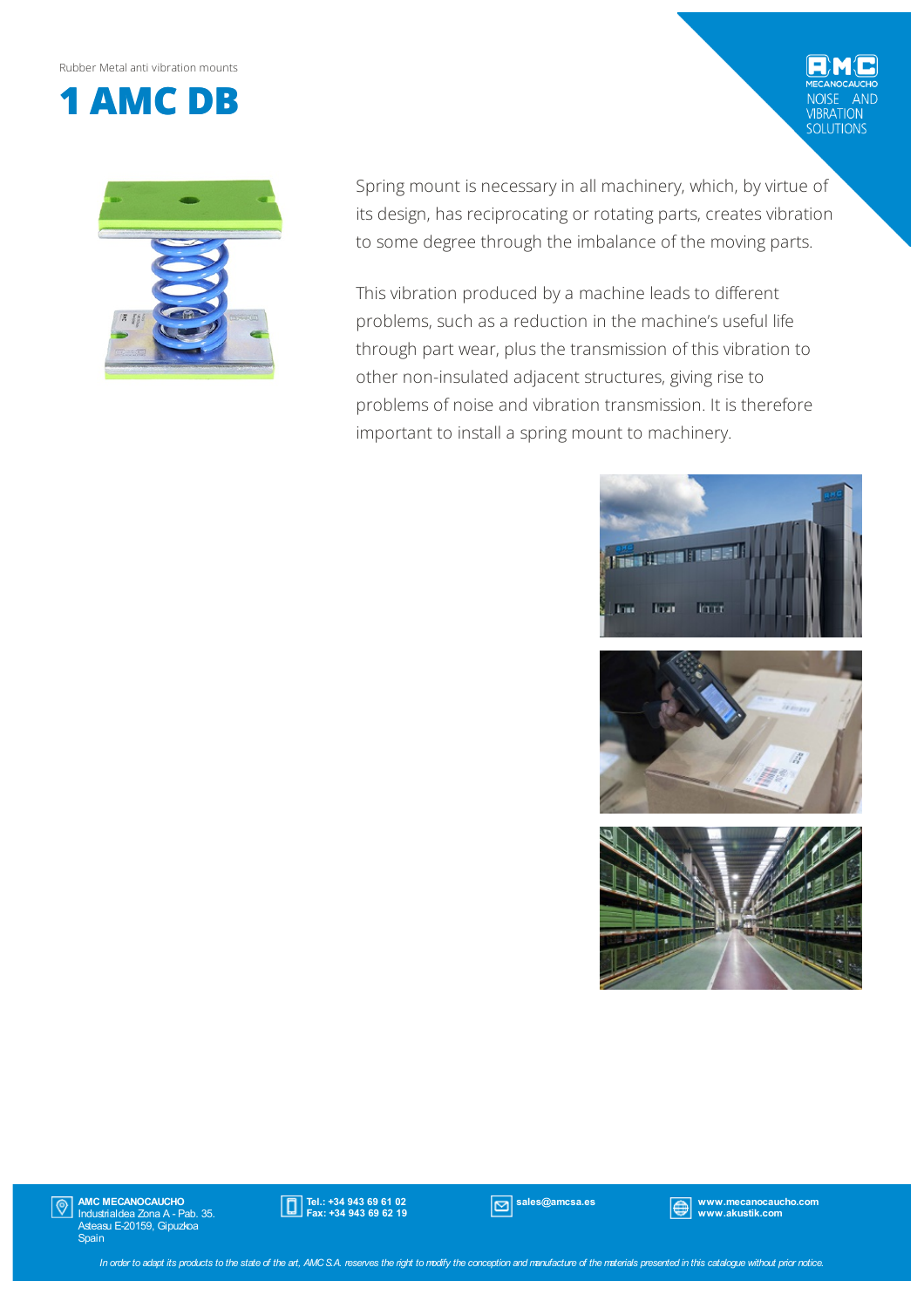**1 AMC DB**

## DRAWINGS



## DIMENSIONS

| <b>Type</b>             | <b>Spring color</b> | Α<br>(mm) | B.<br>(m <sub>m</sub> ) | (mm) | D<br>(mm) | (mm) | Max. Load<br>(kg) | <b>Weight</b><br>$(k\bar{g})$ | Code  |
|-------------------------|---------------------|-----------|-------------------------|------|-----------|------|-------------------|-------------------------------|-------|
| 1 AMC 150 + DB Sylomer® | <b>BLUE</b>         | 140       | 138                     | 12   | 98.5      | 120  | 150               | 1.632                         | 20459 |
| 1 AMC 200 + DB Sylomer® | WHITE               | 140       | 138                     | 12   | 98.5      | 120  | 200               | 1,632                         | 20520 |
| 1 AMC 250 + DB Sylomer® | <b>BLACK</b>        | 140       | 138                     | 12   | 98,5      | 120  | 250               | 1,632                         | 20460 |
| 1 AMC 350 + DB Sylomer® | CREAM               | 140       | 138                     | 12   | 98.5      | 120  | 350               | 1.632                         | 20538 |
| 1 AMC 500 + DB Sylomer® | LIGHT GREY          | 140       | 138                     | 12   | 98.5      | 120  | 500               | 2.146                         | 20433 |
| 1 AMC 750 + DB Sylomer® | <b>GREEN</b>        | 140       | 138                     | 12   | 98.5      | 120  | 750               | 2.146                         | 20429 |

AMC MECANOCAUCHO Industrialdea Zona A - Pab. 35. Asteasu E-20159, Gipuzkoa Spain

Tel.: +34 943 69 61 02 Fax: +34 943 69 62 19

sales@amcsa.es www.mecanocaucho.com www.akustik.com

 $EMC$ MECANOCAUCH<br>NOISE ANI<br>VIBRATION<br>SOLUTIONS

In order to adapt its products to the state of the art, AMCS.A. reserves the right to modify the conception and manufacture of the materials presented in this catalogue without prior notice.